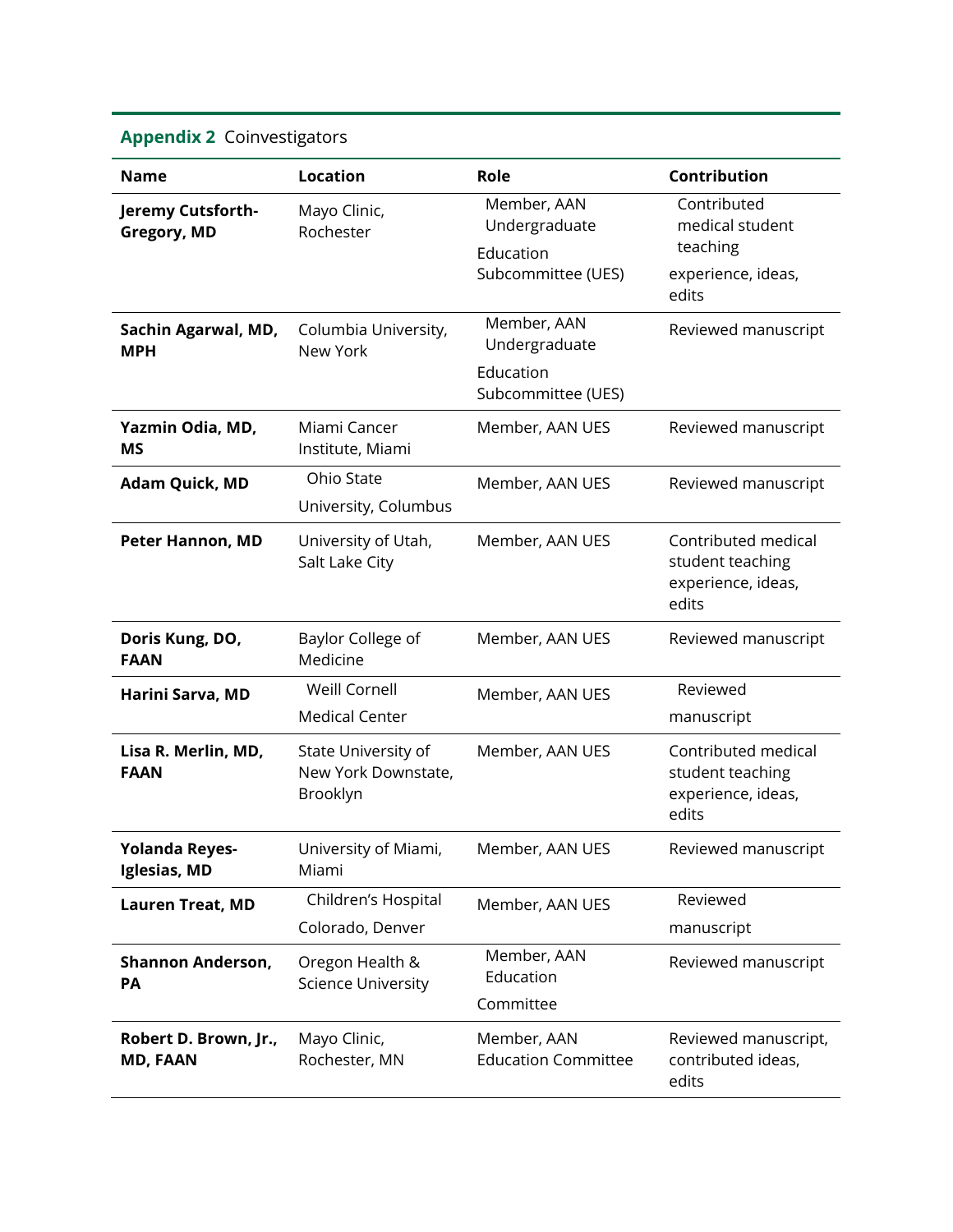| Neeta Garg, MD                              | University of Miami,<br>Miami, FL                                     | Member, AAN<br><b>Education Committee</b> | Reviewed manuscript,<br>contributed ideas,<br>edits       |
|---------------------------------------------|-----------------------------------------------------------------------|-------------------------------------------|-----------------------------------------------------------|
| Larry B. Goldstein,<br>MD, FAAN, FAHA       | University of<br>Kentucky, Lexington                                  | Member, AAN<br><b>Education Committee</b> | Reviewed<br>manuscript,<br>contributed<br>ideas, edits    |
| Ericka P. Greene,<br><b>MD, FAAN</b>        | Houston Methodist,<br>Houston                                         | Member, AAN<br><b>Education Committee</b> | Reviewed manuscript                                       |
| Laurie Gutmann,<br><b>MD, FAAN</b>          | University of Iowa,<br>Iowa City                                      | Member, AAN<br><b>Education Committee</b> | Reviewed manuscript                                       |
| <b>Claire Henchcliffe,</b><br>MD, PhD, FAAN | Weill-Cornell<br>Medicine, New York                                   | Member, AAN<br>Education<br>Committee     | Reviewed manuscript                                       |
| Amy Hessler, DO,<br><b>FAAN</b>             | University of<br>Kentucky, Lexington                                  | Member, AAN<br><b>Education Committee</b> | Reviewed manuscript                                       |
| <b>Richard Isaacson,</b><br><b>MD, FAAN</b> | <b>Weill Cornell Medical</b><br>College                               | Member, AAN<br><b>Education Committee</b> | Reviewed manuscript                                       |
| Jaffar Khan, MD,<br><b>FAAN</b>             | <b>Emory University</b>                                               | Member, AAN<br><b>Education Committee</b> | Reviewed manuscript                                       |
| Shannon M. Kilgore,<br><b>MD, FAAN</b>      | <b>Veterans Affairs</b><br><b>Health Care</b><br>System,<br>Palo Alto | Member, AAN<br>Education<br>Committee     | Reviewed manuscript                                       |
| Kerry H. Levin, MD,<br><b>FAAN</b>          | Cleveland Clinic,<br>Cleveland                                        | Member, AAN<br><b>Education Committee</b> | Reviewed manuscript                                       |
| Nimish A. Mohile,<br><b>MD, FAAN</b>        | University of<br>Rochester, Rochester,<br><b>NY</b>                   | Member, AAN<br><b>Education Committee</b> | Reviewed manuscript                                       |
| Kathryn S. Nevel,<br><b>MD</b>              | Indiana University,<br>Indianapolis                                   | Member, AAN<br><b>Education Committee</b> | Reviewed manuscript                                       |
| Kirk Roberts, MD,<br><b>FAAN</b>            | Columbia University,<br>New York                                      | Member, AAN<br>Education<br>Committee     | Reviewed manuscript                                       |
| <b>Franklyn Rocha</b><br>Cobrero, MD        | Jackson Memorial<br>Hospital                                          | Member, AAN<br><b>Education Committee</b> | Reviewed<br>manuscript,<br>contributed<br>ideas,<br>edits |